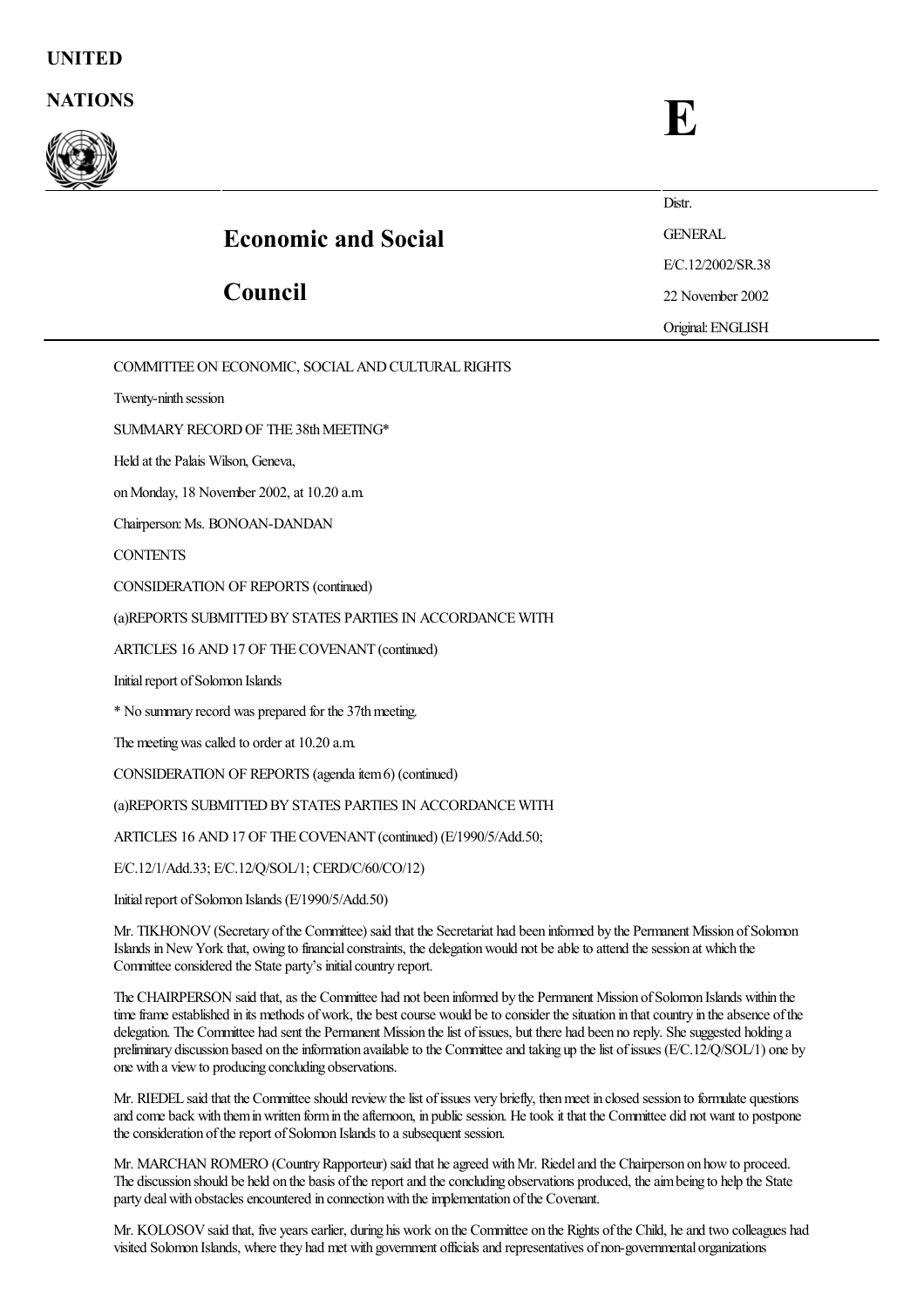(NGOs). His impression had been that society in Solomon Islands was open, but very naïve. The Government had not known how to produce the initial report for the Committee on the Rights of the Child, which had been due by 2000. He and his colleagues had explained in depth why the report was needed, but the government officials had failed to grasp what had been expected of them. The first report had then been produced not by local officials alone, but with the help of experts from the United Kingdom. The governmental structures were very weak. It had been impossible to obtain any of the statistics needed. The qualifications of national NGOs were such that they would not be of any help even if they had studied the concluding observations. The Committee must ask donor States or international financial institutions to fund the appearance of a

delegation or, even better, to help the Committee send two of its members to Solomon Islands to discuss the issues concerned with officials on the spot. Otherwise, the current discussion was pointless.

The CHAIRPERSON, recalling the history of the reporting of Solomon Islands, said that the Centre on Housing Rights and Evictions (COHRE) had been the first NGO to visit Solomon Islands on mission. It had alerted the Committee to the urgent situation there and provided it with a preliminary report, on the basis of which a representative of Solomon Islands had appeared in the Committee in the presence of a COHRE delegation for a preliminary discussion. Subsequently, the Office of the High Commissioner for Human Rights had set up a technical assistance group that had gone to Solomon Islands to assist in the reporting process. That was why the State party had been able to submit its initial report. She drew attention to the COHRE report of January 2000 on the status of social and economic rights in Solomon Islands. It was unfortunate that no delegation could be present, but the Committee must proceed in the spirit of the constructive relationship that it wanted to maintain with States such as Solomon Islands, which had real financial problems and for which it might be able to suggest ways of improving the implementation of the Covenant. One way might be with international assistance. There should also be a follow-up to earlier technical assistance to ensure that the Committee's past and future recommendations were implemented. Far from being pointless, that would send a message to Solomon Islands and other States in a similar situation that the Office of the High Commissioner was willing to extend a helping hand and that the Committee was not there solely to criticize, but to make constructive suggestions. The Committee's concluding observations took on added importance in making Solomon Islands feel that it belonged to the international community.

Mr. CEAUSU said that he agreed entirely with the Chairperson's remarks. The Committee was in a better position to discuss the implementation ofthe Covenant in Solomon Islands than three years previously becauseacountry report had been prepared by persons who had understood the Committee's concerns and working methods. The report was well-structured and in parts better drafted than those produced by some developed countries which submitted a great quantity ofinformation on plans ofaction and projects without explaining how economic, social and cultural rights were actually ensured in practice. A discussion on the basis of the report would be useful in identifying legislation with lacunae, legal provisions contrary to the Covenant and misunderstandings as to the State party's obligations.

With regard to the implementation of article 2 of the Covenant, paragraph 26 of the report contended that it would be unwise to have right to work legislation when the formal economy could not absorb the ever-increasing labour force. That statement was based on the misconception that the right to work related only to wage employment. In actual fact, the provisions of the Covenant were much broader becausethey protected theright to earn aliving by afreely chosen activity. Thus, legislation on theright to work mustalso cover the informal sector and the self-employed rural population. For example, if legislation was adopted, following which land was sold to foreign companies and the rural population was no longer able to engage in traditional activities to earn a living, the right to work and earn a living would be adversely affected.

He noted that citizens who were not indigenous Solomon Islanders did not have the right to hold or acquire perpetual title in land (para. 35) and that a Solomon Islander was defined as a person born in Solomon Islands who had two grandparents who had been indigenous to Solomon Islands (para. 36). That discriminated against Solomon Islanders who were not ofindigenous origin, i.e. whose parents had been born abroad; those legal provisions were contrary to the Covenant and needed to be amended.

Turning to the implementation of article 7, he noted that, according to paragraph 63, members of non-unionized labour organizations did not know their rights and, in some instances where they did, they did not know who to turn to for assistance when an employer broke the law. The State party must ensure that such persons were informed of their rights and that a service in the Government was available to provide the necessary information. With regard to trade union rights, some legislation lent itself to a restrictive interpretation. For example, the Trade Union Act empowered the Registrar to suspend or cancel the registration of a trade union for breaches of provisions of the Act or its regulations (para. 91). The fact that registered trade unions were not permitted to amalgamate as one union without the approval of the Registrar (para. 94) was also contrary to the provisions of the Covenant. Likewise, he did not see why non-nationals employed on contract should not be allowed to join trade unions, as stated in paragraph 95. The reference to "the development of responsible unionism" (para. 99) suggested that there was some apprehension about trade union activities.

As to the implementation of article 9 of the Covenant, the Committee was pleased that medical care provided by the Government was accessible and free of charge to all Solomon Islands residents regardless of their economic or social status (para. 112). If that was true, it was a praiseworthy state of affairs that should be noted in the concluding observations.

Concerning the implementation of article 13 of the Covenant, the Committee should reiterate its recommendation of three years earlier that the State party should make primary education compulsory, especially since it was estimated that 95 per cent of children were already enrolled in primary schools. Paragraph 223 stated that, at the end of standard 6, all pupils sat the secondary school entrance examination and that they all applied for places in secondary schools of their choice, but, owing to the shortage of places, selectors made the final decision. That seemed arbitrary and unfair. If all children applied for places in secondary school, there should be a competitive examination and pupils who scored highest should be admitted.

The same applied to the situation in higher education. He was aware that a poor country was not in a position to finance the studies of all, but, according to paragraph 233, access to higher education was dictated by the fact that not all persons were endowed to cope with higher education. Such an assertion could not be made from the outset. Once again, there should be a competitive examination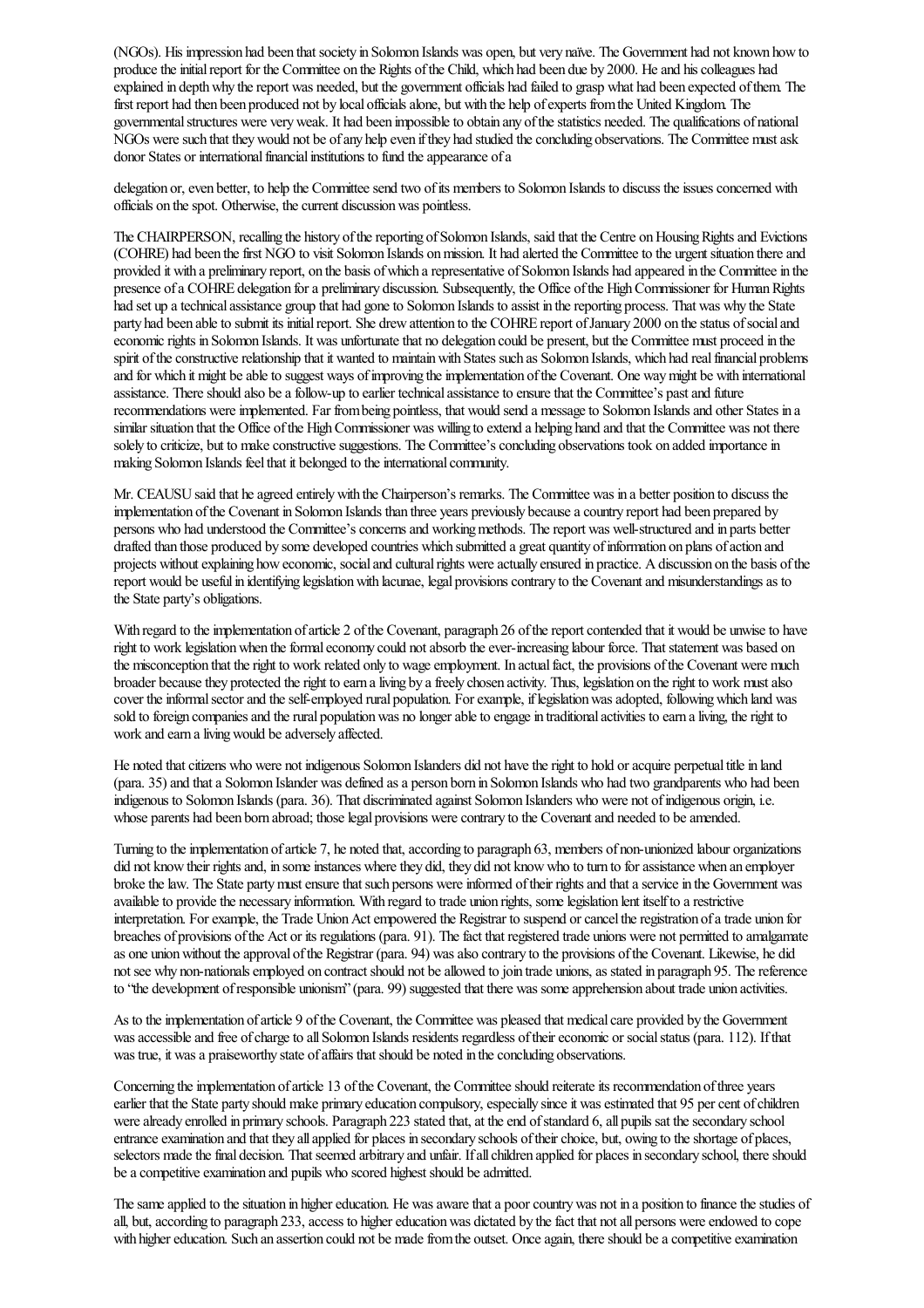to decide who was best prepared for higher education. Enrolment should depend not on an arbitrary decision, but on equality of treatment and opportunity and the qualities of the applicants.

According to paragraph 254 of the report, the use of local languages in schools was not discouraged, but no education materials were written in the local languages. Such a lack was a matter of concern, since a local language was essential to the maintenance of cultural identity

and must be supported by appropriate means, including the provision of teaching materials. If necessary, international financial assistance should be requested for that purpose; the Committee should make the appropriate recommendations to the State party.

Mr. AHMED said it could be seen, from the concluding observations of the Committee on the Elimination of Racial Discrimination. that it faced the same problems as the Committee with regard to reporting by Solomon Islands, which should nevertheless not be treated as a non reporting State party. He agreed that the Committee should prepare concluding observations, such as those adopted by the Committee on the Elimination of Racial Discrimination, using all the available information including its previous concluding observations and the country profile available at the current session. Perhaps the desk officer for that country could also be invited to provide a quick review of the current situation. In addition, he suggested that the country rapporteur should head a small group to prepare a draft comparing the latest information with the State party's initial report.

The CHAIRPERSON said that the desk officer was currently in Solomon Islands, but the secretariat had requested the assistance of another adviser.

Mr. TEXIER said that, although concluding observations could be prepared in the way mentioned, dialogue was clearly of much greater value. In such situations, assistance should be provided to enable a delegation to attend or arrangements made for some of the Committee to visit the country concerned. An exchange of views was particularly important in the case of such a small, poor country, for the reasons cogently stated by previous speakers. With regard to the right to work, for example, the provisions of articles 6, 7 and 8 of the Covenant might not be entirely relevant to the situation in that country, especially in respect of unpaid work. On education, too, it would not do simply to criticize the lack of free primary education in disregard of the country's inability to support a school system. The right approach was to urge cooperation not only with the Office of the High Commissioner, but with UNESCO and other relevant international agencies that could provide assistance.

The report was indeed frank and well drafted, but meetings with the State party's representatives were essential if cooperation was to be enhanced in order to promote the implementation of the Covenant's provisions, including the enactment of legislation.

Mr. MALINVERNI said he was shocked that the Committee had been informed so latethat no delegation fromSolomon Islands would be present. He realized that many small island developing countries were prevented by lack of resources from following international treaty procedures, despite good intentions, and the Committee was not alone among treaty bodies in being faced with that problem. In view of the general concern about the situation, perhaps the Office of the High Commissioner should look into the provision of adequate technical services and funding, since, although the Committee could prepare concluding observations based on the report and other documentation, there was no substitute for dialogue.

He hoped that the country rapporteur would stress the situation of women in Solomon Islands, since women were not only underrepresented in economic, social and political life, but discriminated against in many areas such as marriage arrangements and land transfer.

Mr. SADI said that the reality of a poor country with a small population dispersed over many islands must be borne in mind, as stressed in the introduction to the COHRE report. Indeed, as noted in that report, although the issue of equality of rights covered by the Covenant was not dependent on resources, the extent to which those rights were enjoyed did depend, in certain important respects, on the country's available resources and socio-economic systems. With regard to the status of women, for example, the latter in particular could be socially, economically and culturally dispossessed if, in the course of growth and development, the fabric that had previously sustained many people was damaged.

The CHAIRPERSON said that she fully supported that view.

Ms. BARAHONA RIERA said that the report was well prepared. She was surprised that no earlier measures, including budgetary provisions, had been taken to enable representatives of Solomon Islands to attend the current session, since there was much more that the Committee needed to know. Forexample, it wasclear that theethnicand cultural diversity enjoyed by thecountrywas being marred by certain conflicts, but the Committee was unaware of the further course of events in the provinces of Malaita and Guadalcanal, for example. Questions needed to be asked about the high illiteracy rate among women and about land transfer transactions, in which women seemingly had no say, and the Committee also needed to know about the incidence and extent of problems relating to health and nutrition, for example, as a result of poverty, because some 80 per cent of the population was apparently living at subsistence level. Up-to-date information was lacking on programmes such as the anti-malaria campaign, as well as on labour problems, particularly since foreign corporations exploited a great deal of the country's natural resources.

Mr. RATTRAY said he agreed that, in considering the implementation of the Covenant's provisions, the Committee had to take account of the realities in Solomon Islands, and that made the establishment of benchmarks difficult. Some rights were indeed unconditional, but others must be seen in context. For example, recognition of the right to work could not be interpreted simply as an obligation to provide employment; in the case of a country such as Solomon Islands, realities such as the effectiveness of the informal system and social infrastructure should be taken into account. For example, according to paragraph 168 of the report, there was no hunger and, according to paragraph 172, everyone had adequate access to shelter.

It was admittedly not easy to decide how the Committee should react. It might deplore the absence of a delegation, which deprived the Committee of an opportunity to exchange views and obtain further information and clarification on which to base its conclusions.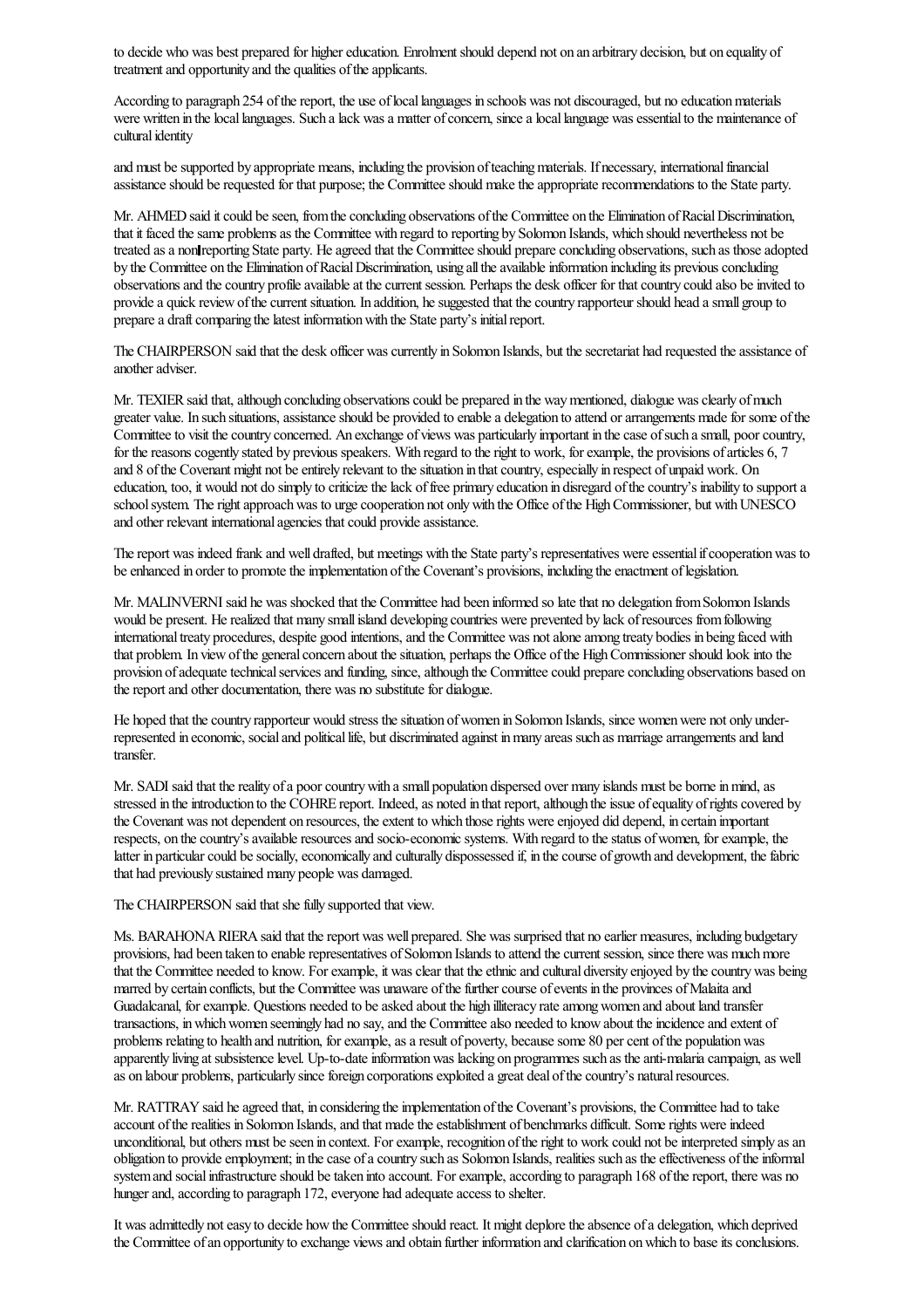But it should perhaps beware, for that reason, of reaching conclusions that might not reflect the true situation. The commendably frank report did refer to a number of matters of concern, such as the lack of legislation on the right to work, as mentioned in paragraph 26, and the fact that according to paragraph 35, the Constitution denied certain rights to non-nationals. With regard to education, however, although primary schooling was not obligatory - a matter raised in the Committee's list of issues - it should be noted that, according to the report, 75 per cent of the relevant age group was enrolled in primary school. Given the scattered nature of the territory, that figure was surely a benchmark in itself.

Mr. RIEDEL said that while heagreed that it was important to focus on the problems in Solomon Islandsat the macro level, the Committeeshould also takeinto consideration thefact that Solomon Islands had been a party to the Covenant for sometimeand had had ample opportunity to fulfil some of the Covenant's basic provisions. The State party's failure to guarantee certain fundamental economic, social and cultural rights had been highlighted in a constructive and compassionate way in the Committee's previous concluding observations (E/C.12/1/Add.33) and in the COHRE report. He was not suggesting that the Committee should depart from that attitude, but it should refer specifically to certain fundamental issues, the first being the right to an adequate standard of living. The State party had indicated that, because of the traditional wantok system, which linked people speaking the same dialect together in a very tight network of cooperation and reciprocity, there was no real need for a well-defined external social security system because the community was supposed to provide a strong support network. However, that traditional system was deteriorating, as many young people were leaving their communities to work in the towns. The Committee should urge the Government to seek international assistance and to address the growing need for a social security system.

Another issue that should be raised in the concluding observations was that of housing. Many homes in both rural and urban areas did not have access to running potable water, and that posed a serious health risk. Something should be done to improve the situation, perhaps with international assistance. On the issue of health, he said that the problem of malaria could not be overlooked, as approximately one third of the population was suffering from the disease and all attempts to address the problem, even with the expert advice of the World Health Organization (WHO) had changed very little. The issue of domestic violence against women also warranted attention, as it had serious consequences for women's physical and mental health. Efforts should be made to raise awareness of the problem.

It was remarkable that overall spending on education had decreased. Solomon Islands had the worst educational record in the South East Asian region. Almost 30 per cent of the population was illiterate and primary education was neither completely free nor compulsory and was unaffordable for many people in a society that was dependent on subsistence agriculture. Girls suffered more than boys as a result. COHRE had indicated that it would be surprised if the Committee did not conclude that the lack of free and compulsory primary education was a clear violation of article 13, paragraph 2 (a), of the Covenant. The Committee should acknowledge the difficulties of the situation in its concluding observations, but should not gloss over the fact that fundamental rights were being violated.

Mr. MALINVERNI said that he agreed with Mr. Riedel and Mr. Ceausu and cautioned the Committee against taking a more lenient attitude towards countries that were poor or very small, as there was a risk of setting a dangerous precedent. The same principles should be applied to rich and poor countries alike.

Ms. BARAHONA RIERA said she agreed with Mr. Riedel that the Committee should refer to certain specific issues that posed serious problems in Solomon Islands, such as health, education, labour relations and poverty.

Mr. MARTYNOV said that he had been struck by the absence of any information on the activities of international financial institutions in Solomon Islands, despite the fact that 13 per cent of the country's GNP was provided by outside donors. For a country as small as Solomon Islands with such a low level of development, the international financial institutions should be taking a more proactive role, particularly with regard to developing infrastructure and providing micro-credit for self-employed persons, small and medium-sized enterprises and vocational training. The Committee should urge the Government to be more active in seeking help from such institutions.

The CHAIRPERSON said that she agreed with Mr. Martynov. She pointed out, however, that the World Bank was already implementing a programme in the area and that the Government was considering the introduction of a poverty reduction strategy paperat the World Bank's request. In addition, Australiaand NewZealand wereimportant donor partners. The COHRE report indicated that the Government was on the verge ofimplementing its MediumTermDevelopment Strategy. Shesuggested that the Committee could ask to be invited to send a mission to Solomon Islands.

The Committee had received at very late notice the news that a delegation would not be appearing before it. Although it was no excuse, she acknowledged that the single member of the Permanent Mission of Solomon Islands to the United Nations in New York had been having difficulties in communicating with the Government in Honiara and did not dispose of the financial resources to travel to Geneva. In the past, the Government had indicated that it would prefer to spend money on alleviating the country's poverty rather than on sending a delegation to Geneva. The Committee should consider how it would phrase a statement about the absence of a delegation at the meeting, in view of the situation. She also noted that, although the people of Solomon Islands did not go hungry, the quality of food available to them was very poor.

Mr. RIEDEL urged the Committeeto address theissue with the utmostcaution. Although Solomon Islands wasa very smallcountry, allowing it to use its poverty as an excuse for failing to send a delegation to appear before the Committee could set a dangerous precedent for the other 144 States parties to the Covenant.

Mr. ATANGANA said he was concerned not only about the fact that the State party had failed to appear before the Committee, but that it had failed to submitanywritten replies to the Committee's questions in thelist ofissues. He wondered why the Government could notsend its written replies to the Committee using thesame methods it had relied on for sending its report.

The CHAIRPERSON said that the State party had prepared its report with the assistance of the Office of the United Nations High